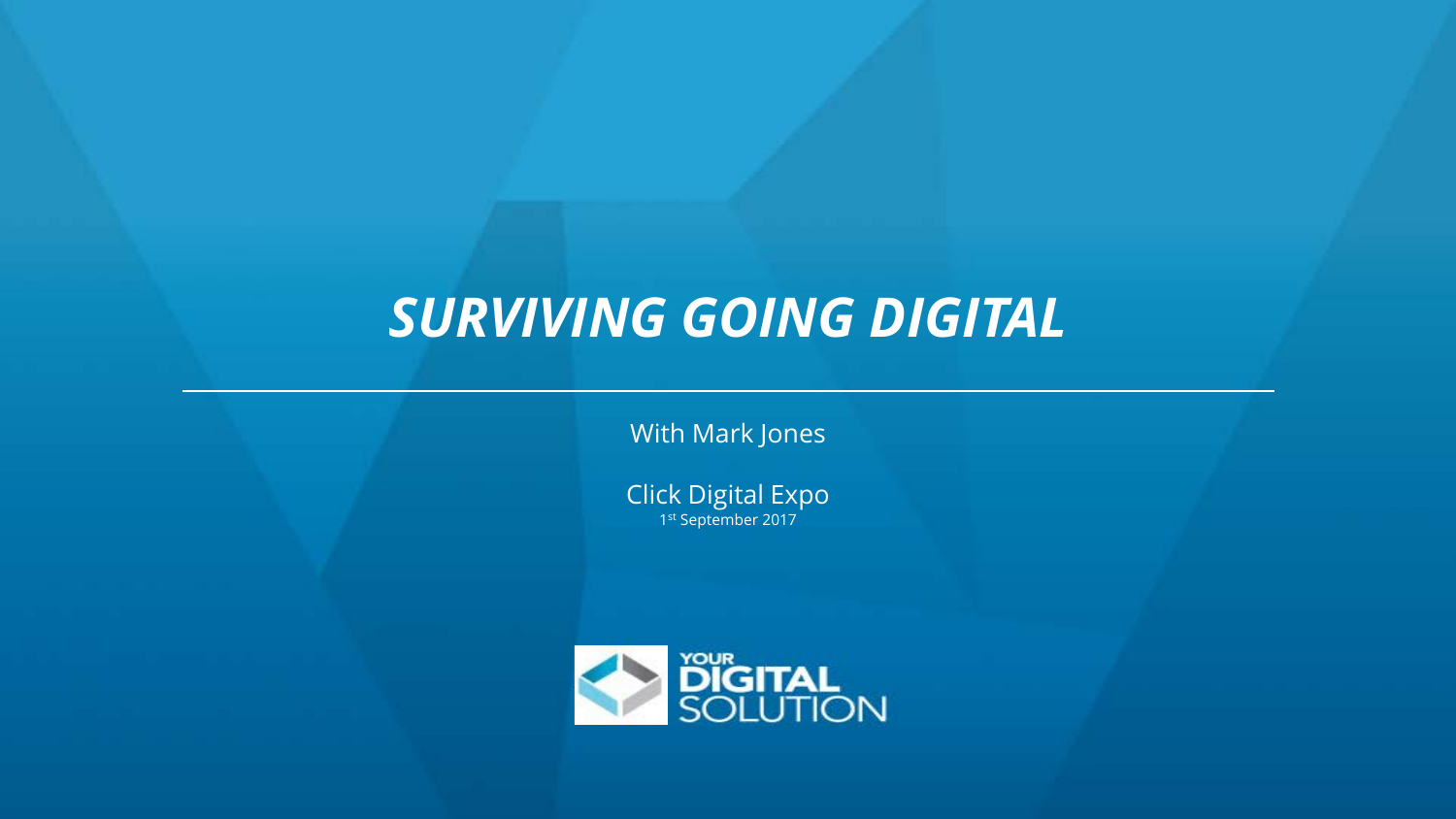



**YDS** 

**12% of the top 100,000 websites are ecommerce, sharing~\$2T growing at 20%. Of 12 Million online stores, only 650,000 sell over \$1000 per annum. (5.4%)**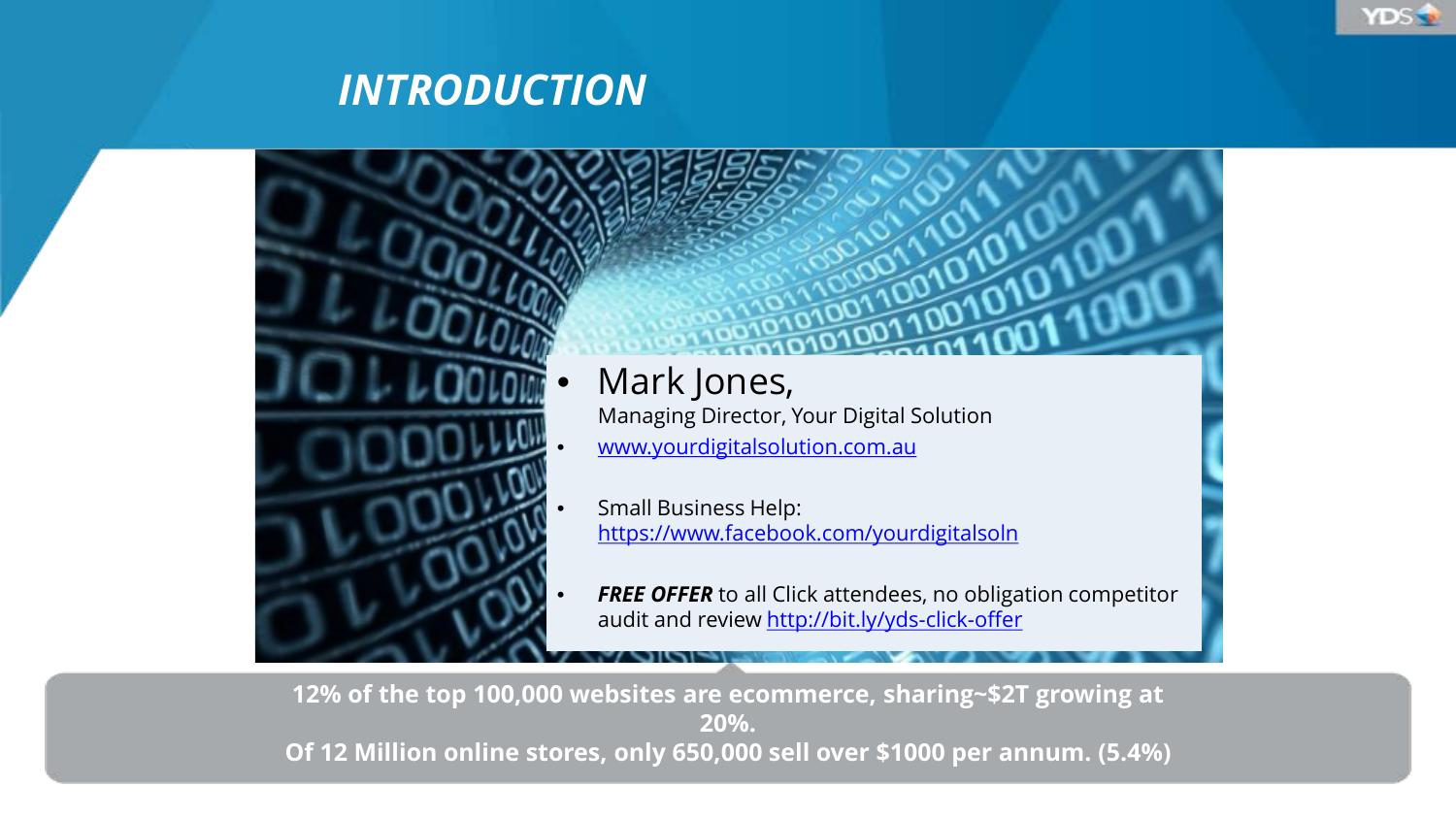



**YDS** 

Only 30% of businesses run to a business plan. Only 30% of those have a digital strategy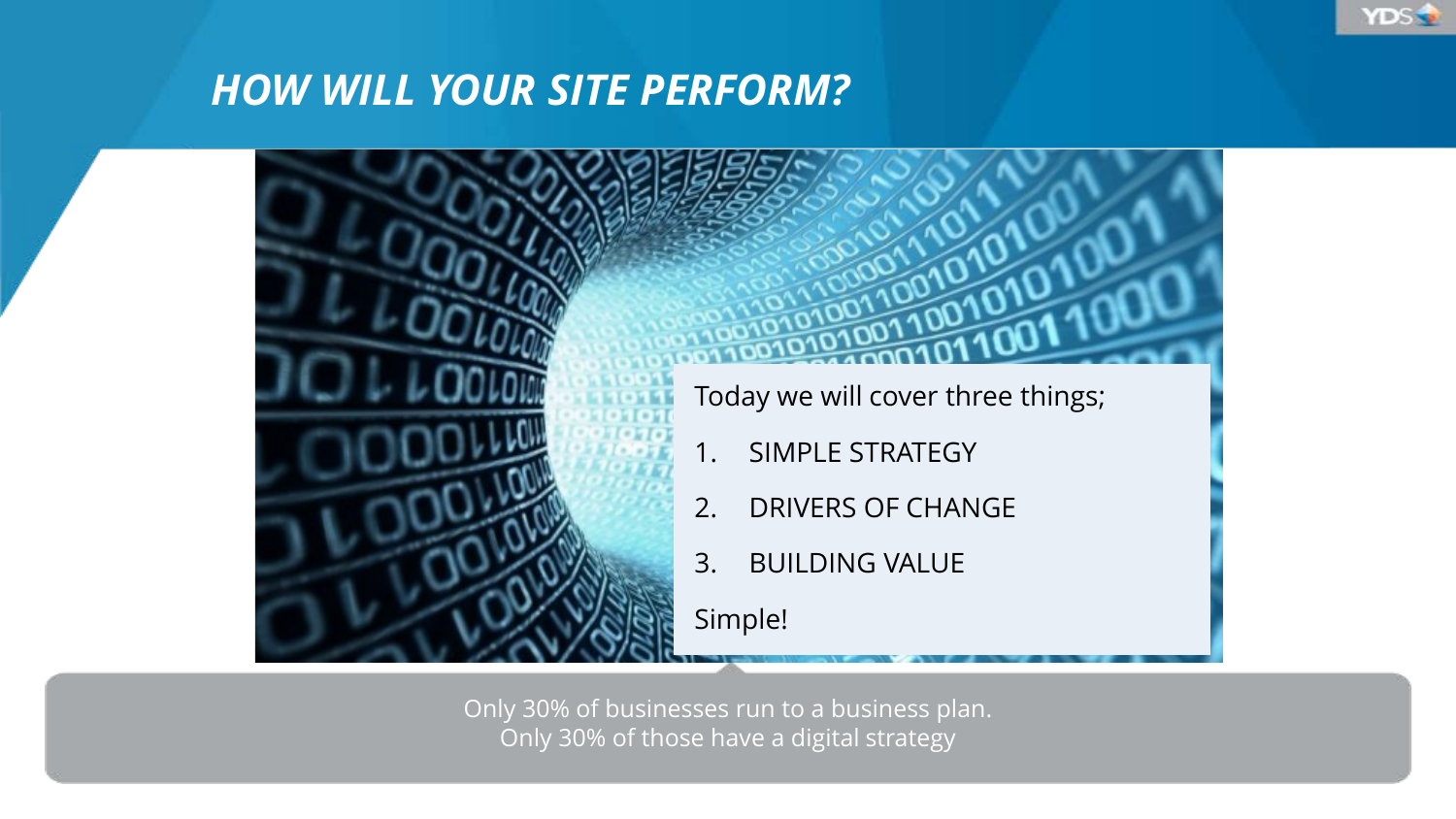

approximately 13544400 GB of data was transferred over the internet.

**SE**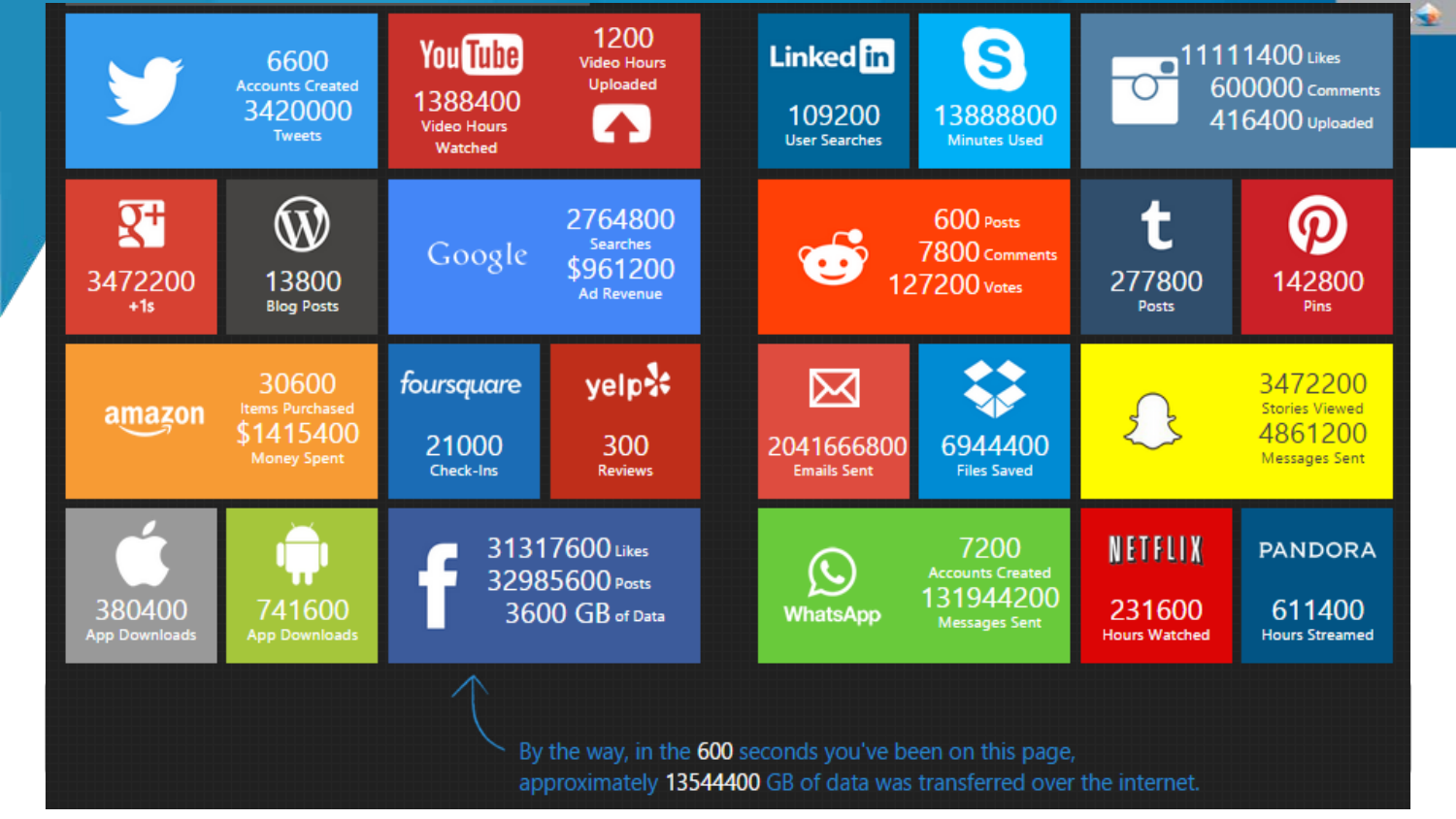



- Sell direct to customer for products
- 2. Take bookings for services
- 3. Find new customers via social media, search engines and online advertising.
- 4. More efficient operations or customer service.

YDS -

- 5. Capture customer data to make better decisions and personalised offers.
- 6. Put data in the cloud for recovery and sharing.

There are a million ways to skin the cat, but there are normally just the 6 cats…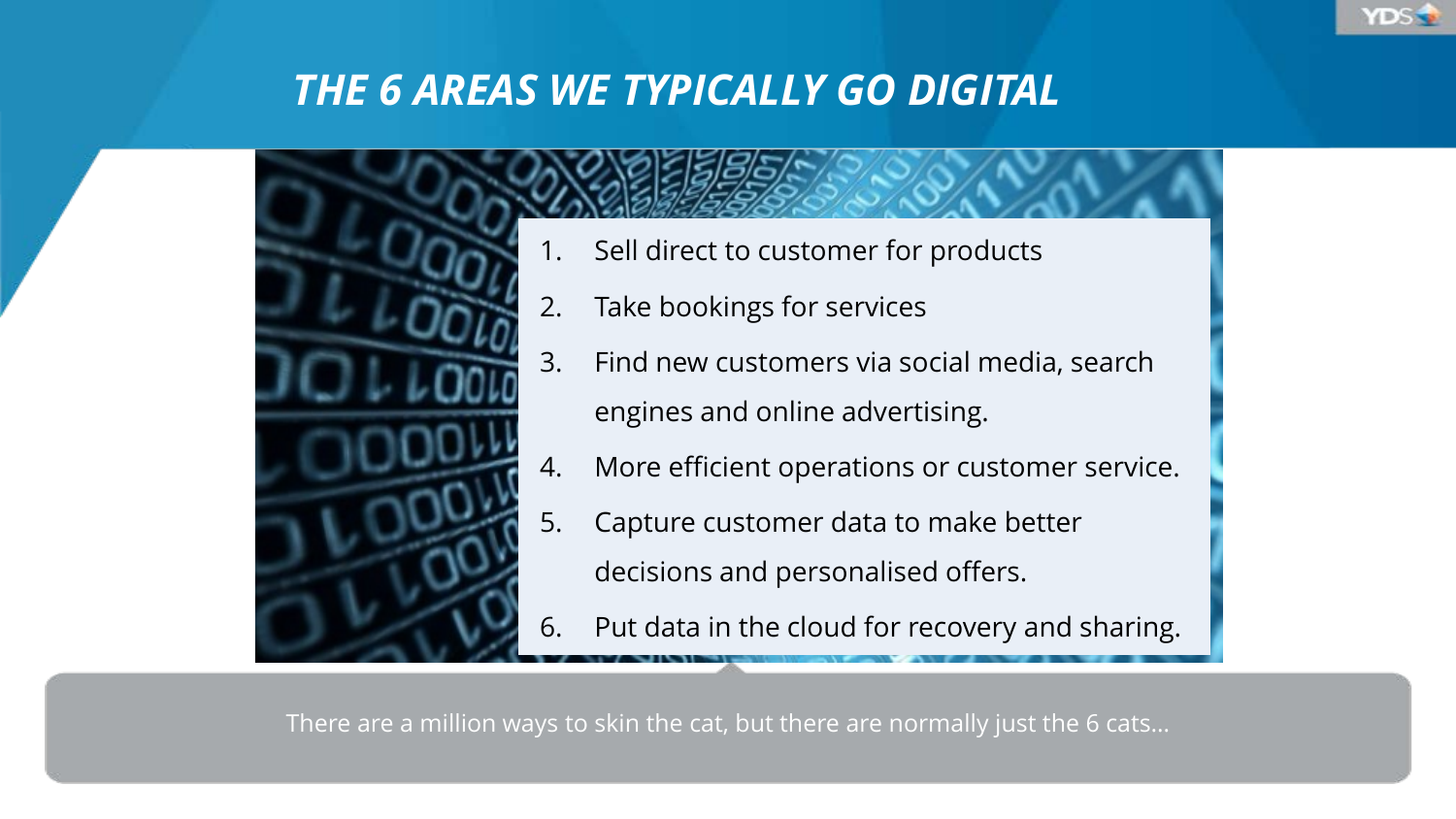

# *A STRATEGY TO RESPOND TO CHANGE*

- Strategy is the *relative value* of your goods and services in the eyes of your *customers*
	- It is **relative** so you must know your competitor.
	- It is about **value**, what is it worth to your customer to satisfy a need or remove a problem.
	- In the eyes of your **customer**, so you must know their needs.

**Having a digital strategy and executing your plan builds business value. And we know that NOT doing this ERODES value.**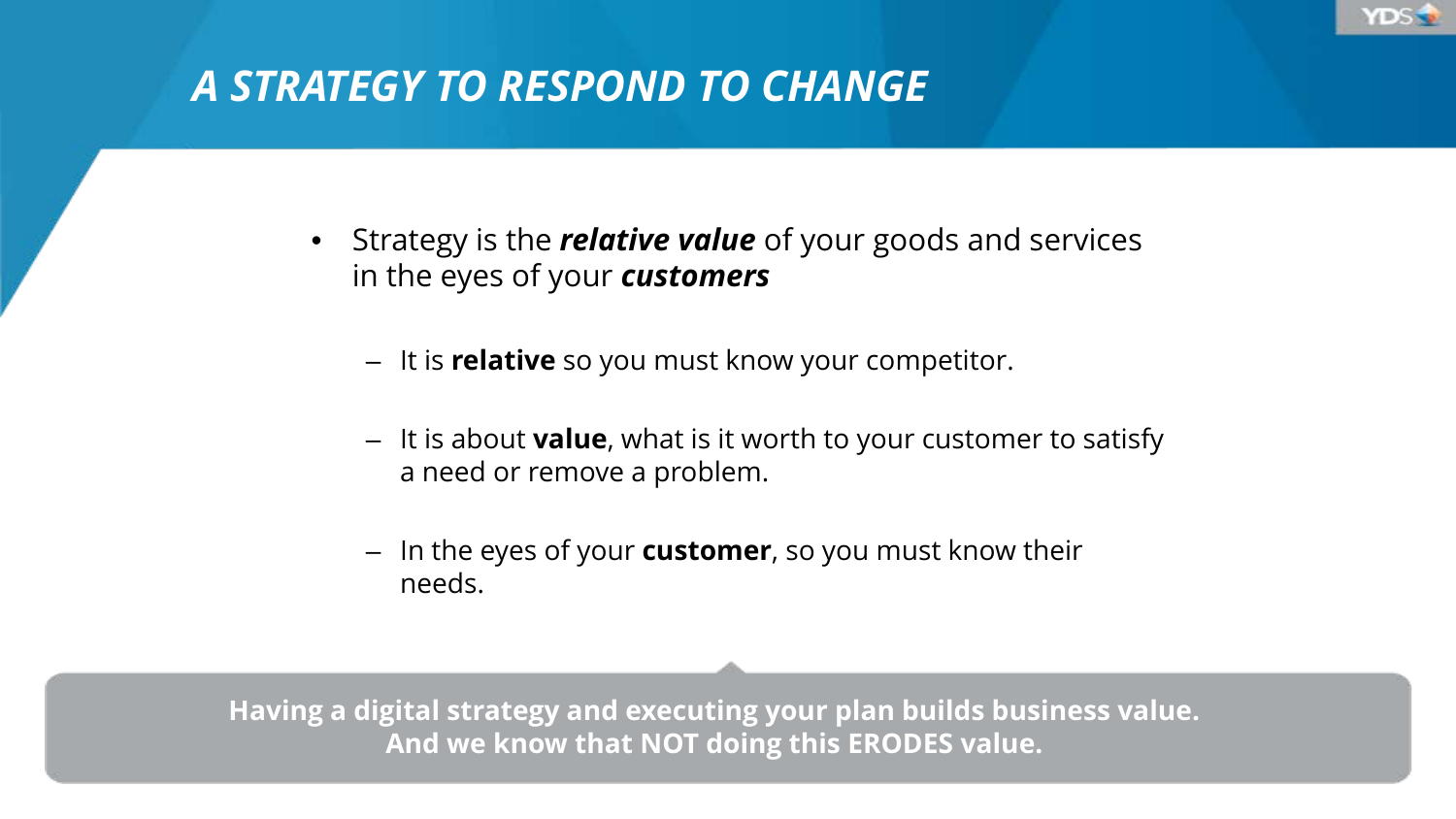# *DRIVERS OF CHANGE*

MOBILE SEARCH SOCIAL ROBOTS

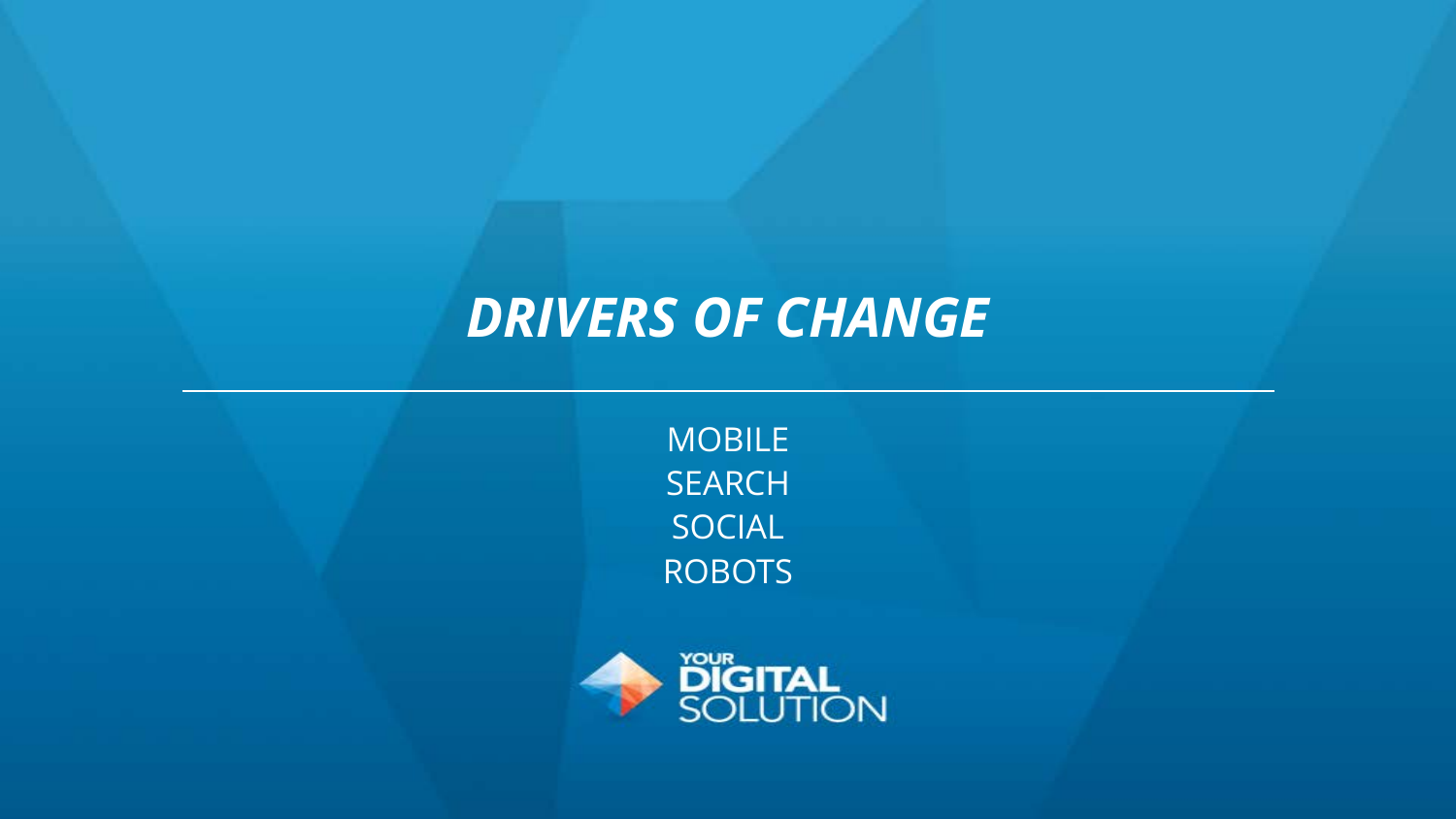

### *THE INDEX FINGER IS NOW THE MOUSE*



**Passing Google's responsive test is the minimum test. Your customer experience must be GREAT on mobIle.**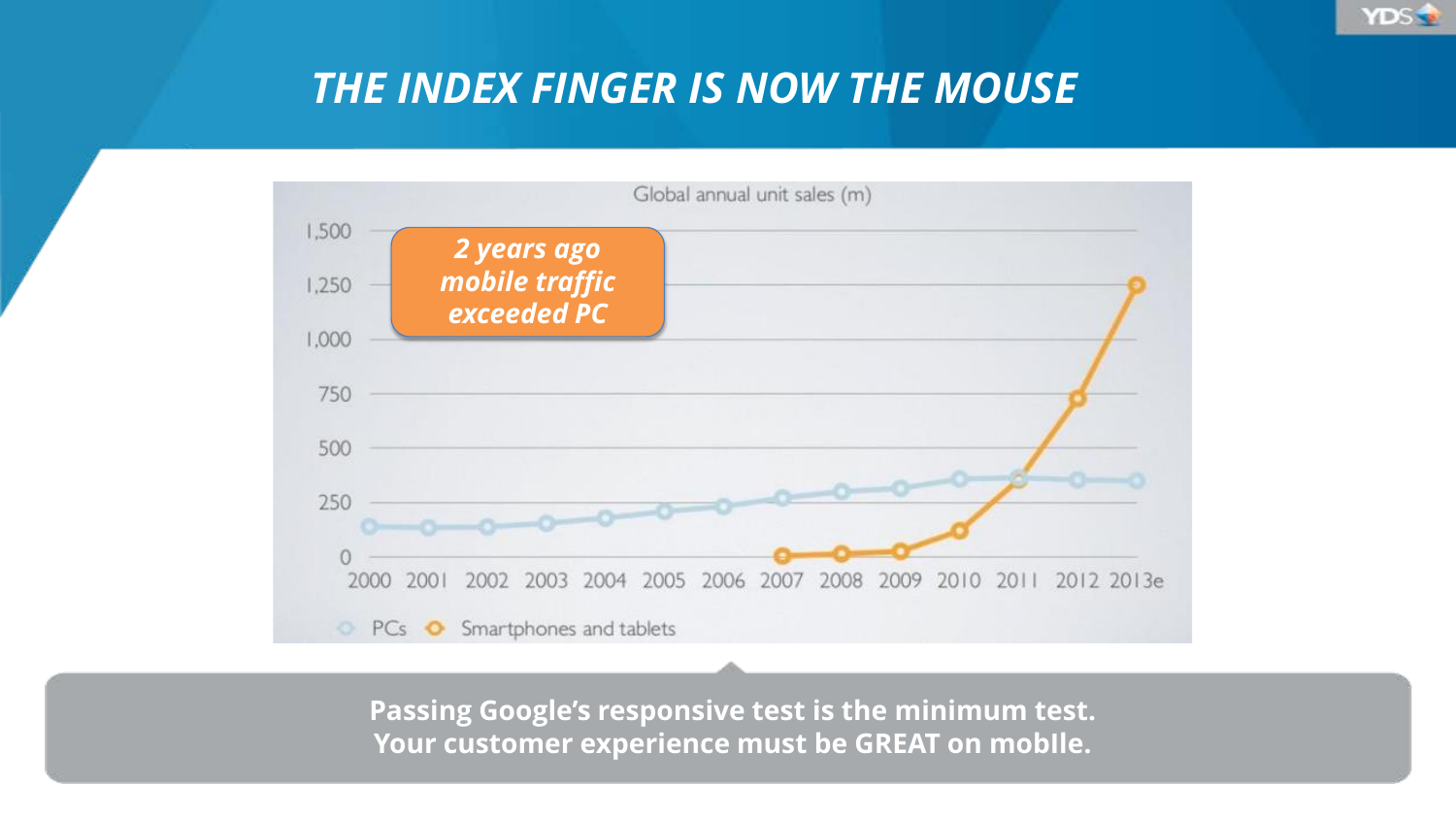

#### Smartphone Unit Shipments by Operating System (MM), Global, 2009 - 2016

**YDS** 



**In western markets we now upgrade and replace.**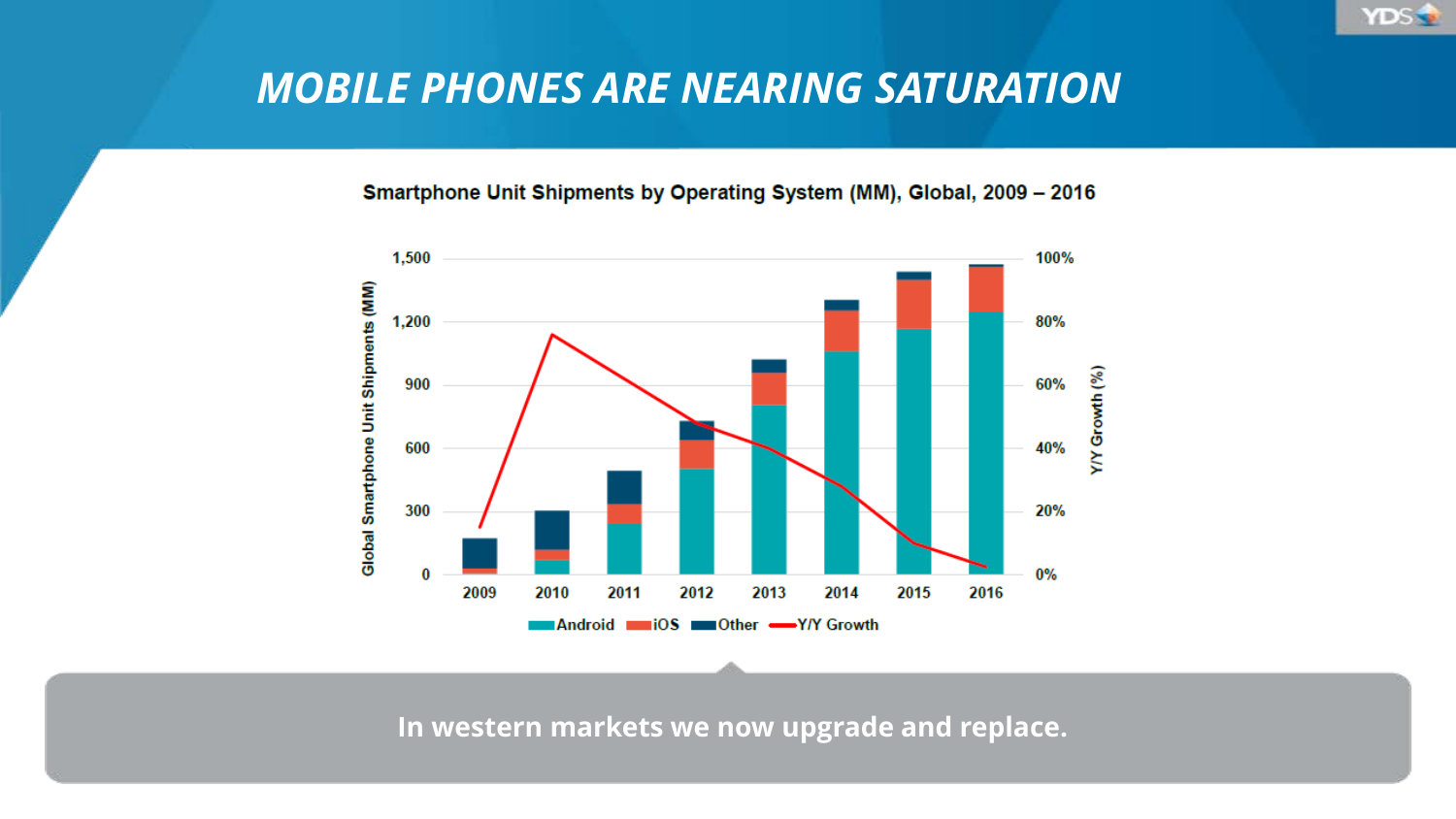## *USERS ARE MORE MOBILE THAN NOT*

**YDS** 



**Be conscious of what time of day works best for each device for you**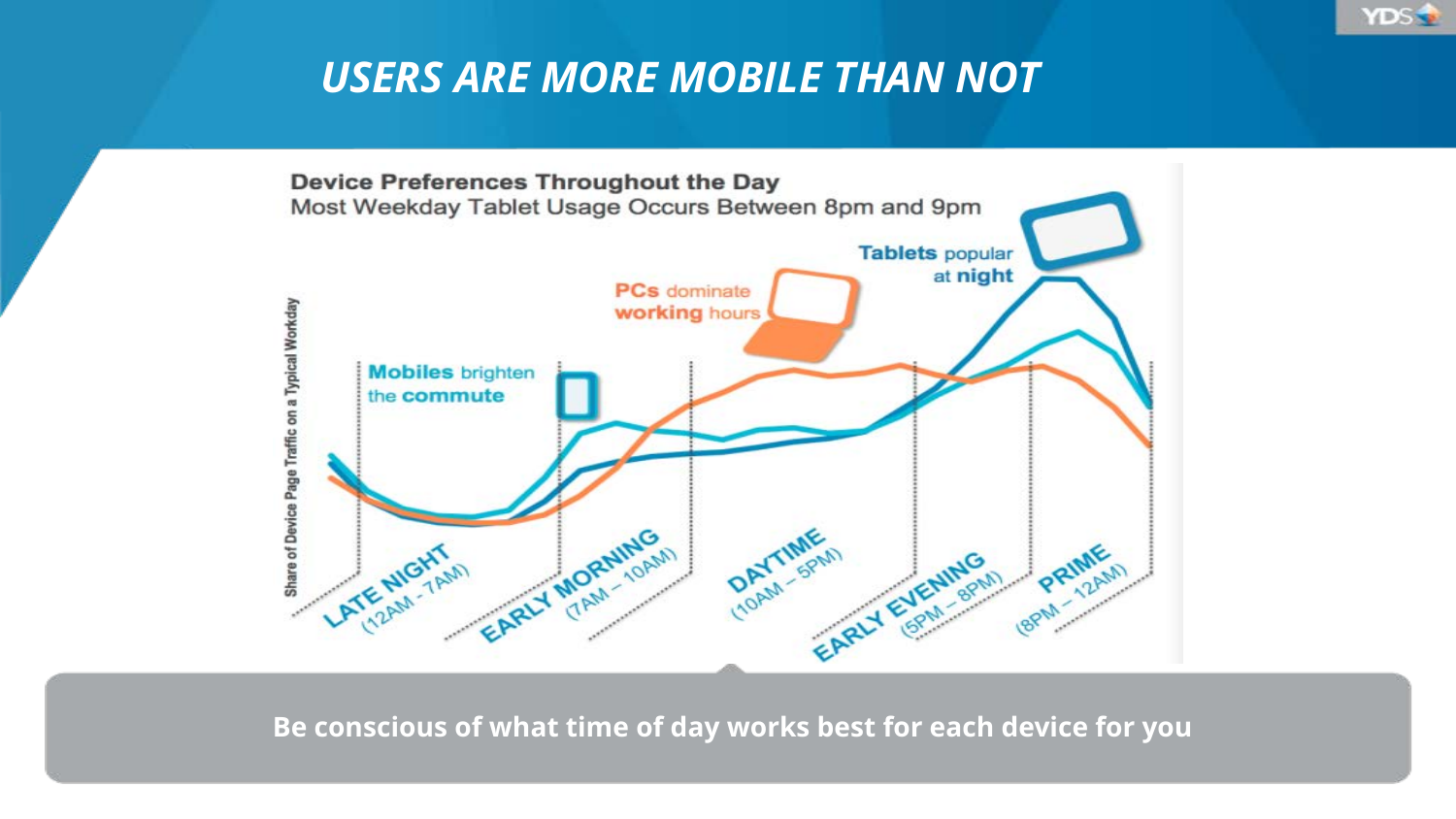### *WHAT WE MEAN BY "GOING MOBILE"*

**YDS** 

|                                                                                     |                                                                                                                   |                                                              |                                   | <b>QANTAS</b>                                 |               |
|-------------------------------------------------------------------------------------|-------------------------------------------------------------------------------------------------------------------|--------------------------------------------------------------|-----------------------------------|-----------------------------------------------|---------------|
| <b>QANTAS</b><br>⋒<br>Plan $\sim$                                                   | ь<br><b>Frequent Flyer Login</b><br>Enter your login details to access your personal<br>Frequent Flyer home page. | $\checkmark$                                                 |                                   |                                               |               |
| $\bigoplus$<br>$\bullet$ Return                                                     | Multi-City -<br>One Way<br>Round the World -                                                                      |                                                              | <b>Frequent Flyer</b><br>$\wedge$ | <b>Book Flight</b><br>✓                       |               |
| Flights<br>From                                                                     | <b>Brisbane</b><br>$\cal A$                                                                                       | <b>Qantas' Biggest</b>                                       | Membership No.                    | $\bullet$<br><b>Book Car</b>                  | $\,>\,$       |
| $\circledcirc$<br>To<br>Awards<br>Depart                                            | Sydney<br>м<br>面                                                                                                  | Early Bird Sale                                              | Last Name                         |                                               |               |
| $\bm{\mathop{\oplus}}$<br>Return                                                    | Wed, 24 Sep 2014<br>圖<br>Wed, 24 Sep 2014                                                                         | Four continents, All classes. Double Points                  | PIN<br>Forgotten your PIN?        | $=$<br><b>Book Hotel</b>                      | >             |
| <b>Hotels</b>                                                                       | Flexible with dates                                                                                               |                                                              | Remember details & Security       | Q<br><b>Manage Your Booking</b><br><b>NEW</b> | $\mathcal{P}$ |
| $\circledast$<br>Adults<br>Cars                                                     | Children (i)<br>Infants $\langle 2 \rangle$<br>$\circ$<br>$\mathbb O$<br>$\overline{A}$                           | From Brisbane v                                              | Login<br>or Join instantly        | 鼺<br><b>Domestic Check-in</b>                 | $\mathcal{P}$ |
| $\bm{\mathord{\textcircled{\small{}}}}$<br><b>Travel Class</b><br><b>Activities</b> | Economy                                                                                                           | \$1399 <sup>-</sup><br>Johannesburg<br>return                | <b>Business Direct</b>            | $\odot$<br><b>Flight Status</b>               | $\mathcal{P}$ |
|                                                                                     | $\Omega$<br>Search Qantas & Partner Classic Awards                                                                | *Prices in AUD from.<br>View all specials and travel dates > | <b>Manage Your Booking</b>        |                                               |               |
| $\textcircled{\scriptsize{1}}$<br>Packages                                          | <b>Search Flights</b>                                                                                             | 00000                                                        | Online Check-in                   | 論<br><b>Book Transfers</b>                    | $\mathcal{P}$ |
|                                                                                     |                                                                                                                   |                                                              |                                   | fol<br><b>Book Activities</b>                 |               |

**Make sure you look at what customers DO with you on mobile.**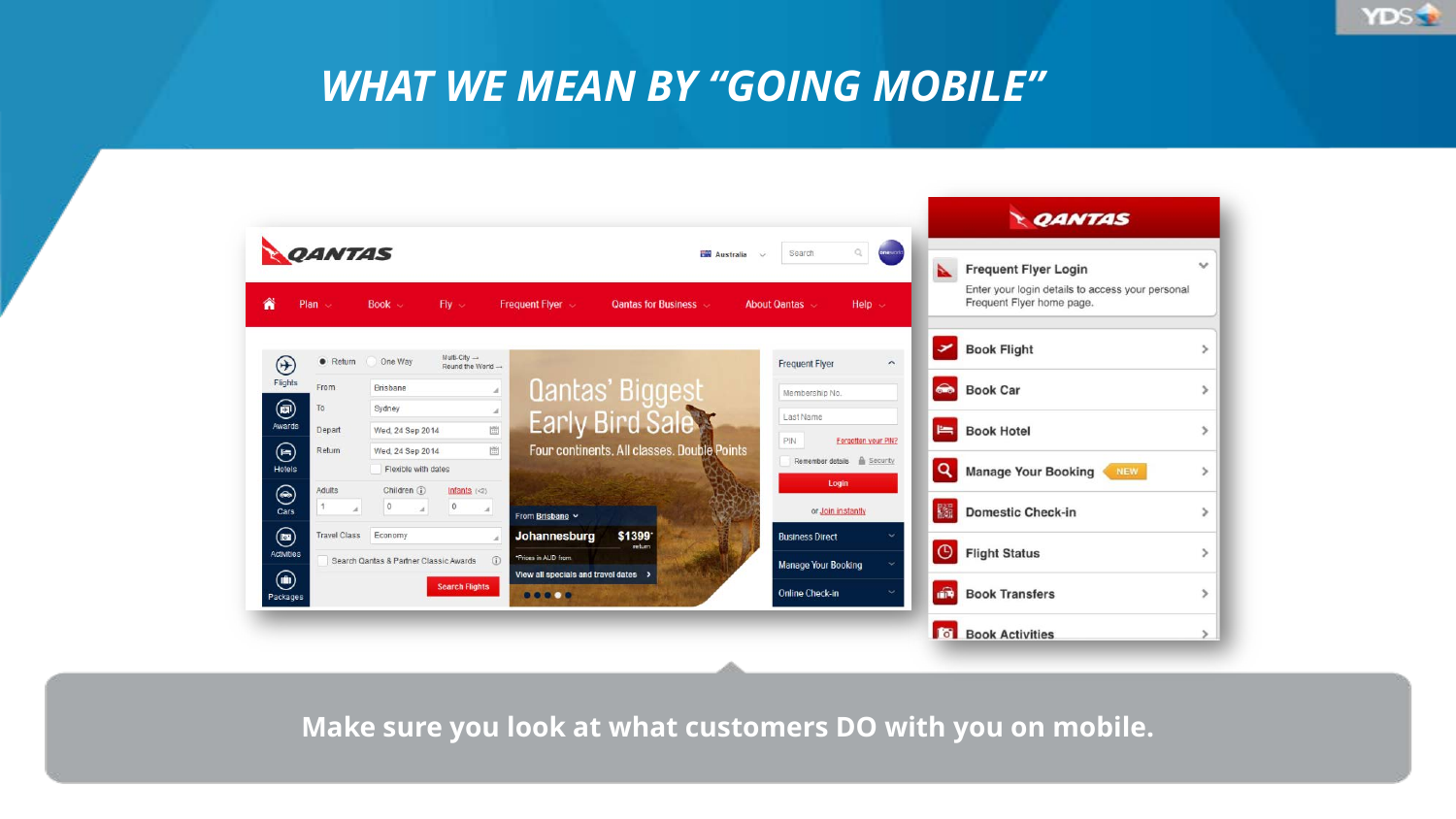

# *SEARCH IS CRITICAL TO GET RIGHT*

|                                        | Web<br><b>Google</b> Formerling<br>Search<br>% of Clicks<br>% Time Spent |                                                                           |       |                                                                                |       |
|----------------------------------------|--------------------------------------------------------------------------|---------------------------------------------------------------------------|-------|--------------------------------------------------------------------------------|-------|
|                                        |                                                                          | Web                                                                       |       | Results 1 - 10 of about 1,050,000,000 for something [definition]. (0.60 second |       |
| Web<br>Results <sup>1</sup>            |                                                                          |                                                                           |       | 56.36                                                                          | 28.43 |
|                                        | - 37.6<br>product reviews                                                |                                                                           | 13.45 | 25.08                                                                          |       |
|                                        |                                                                          | The best place to hide a dead body<br>is page 2 of Google search results. |       | 9.82                                                                           | 14.72 |
|                                        |                                                                          |                                                                           |       | 4.00                                                                           | 8.70  |
|                                        |                                                                          |                                                                           |       | 4.73                                                                           | 6.02  |
| Yakumo Dini tal                        |                                                                          |                                                                           |       | 3.27                                                                           | 4.01  |
|                                        |                                                                          |                                                                           |       | 0.36                                                                           | 3.01  |
|                                        |                                                                          |                                                                           |       | 2.91                                                                           | 3.68  |
|                                        | 2053                                                                     |                                                                           |       | 1.45                                                                           | 3.01  |
| ameras and the book Fux S3<br>Che-best |                                                                          |                                                                           |       | 2.55                                                                           | 2.34  |

**96% start or reinforce purchases with a quick search 56% of CMOs start their whole campaign with search**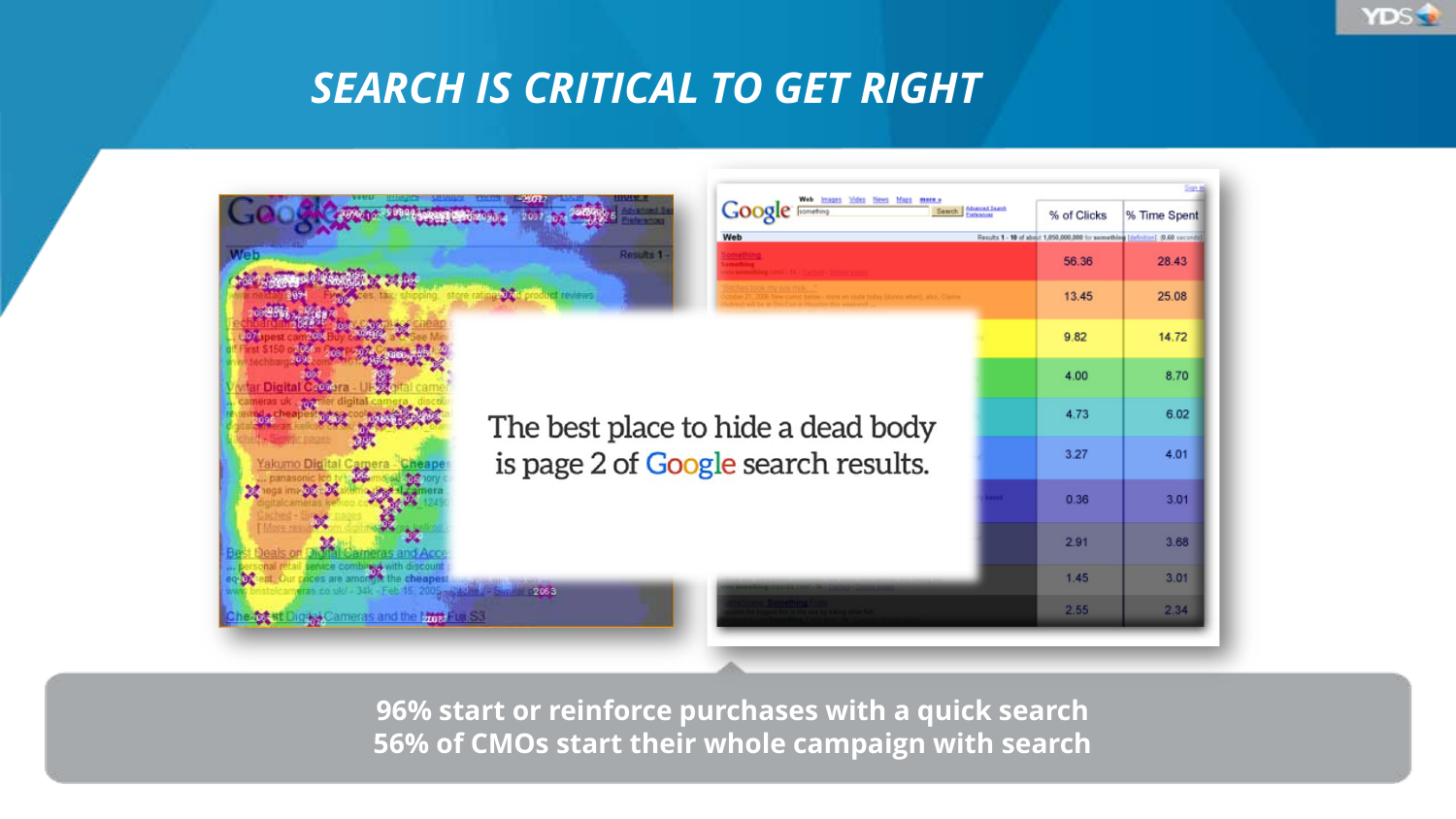#### *SOCIAL MEDIA IS BIG AND GETTING BIGGER*

**YDS** 



**What are your audience targets and how do you leverage them? Pick two and do them very well.**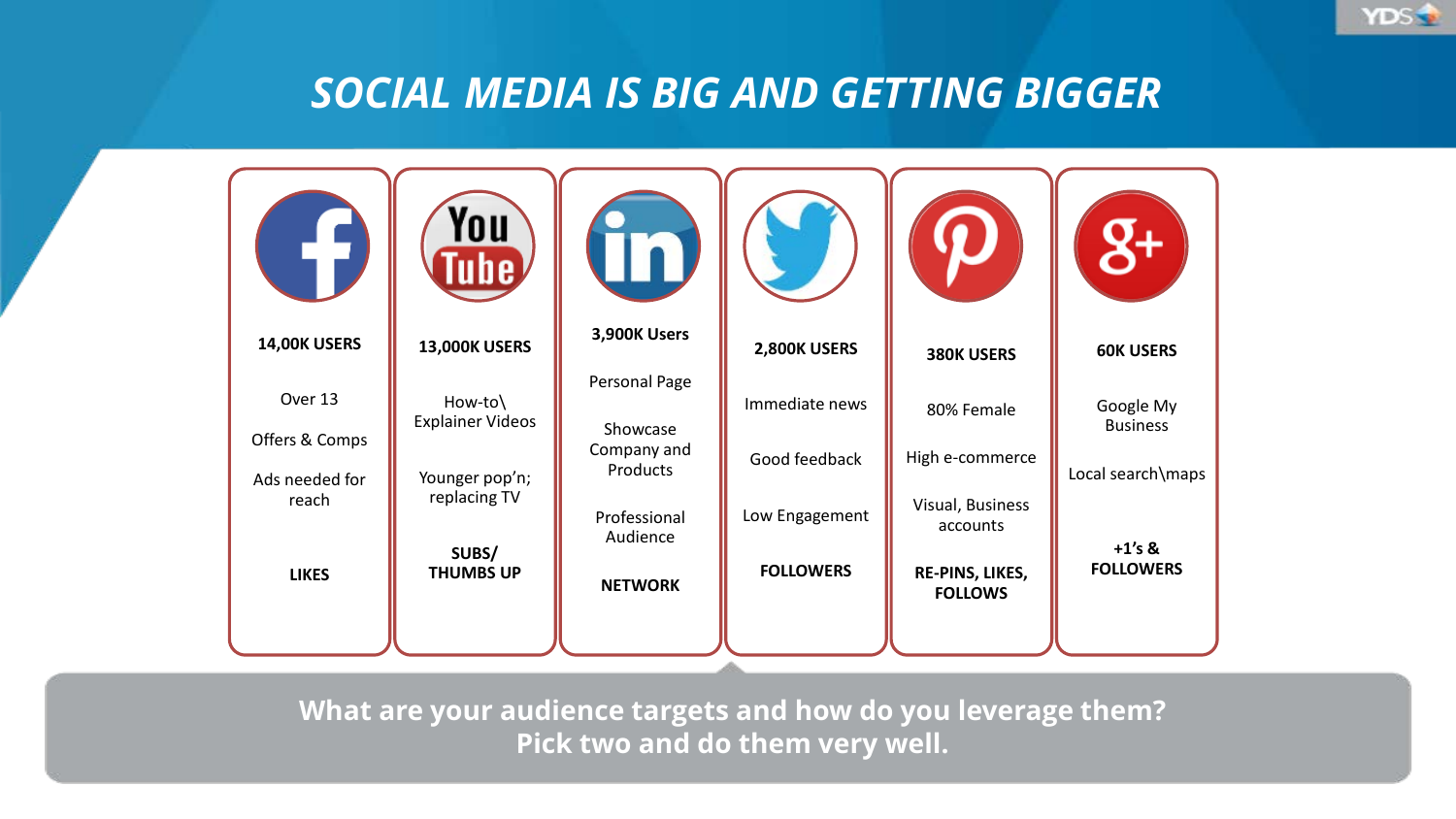# *THE ROBOTS ARE COMING*



• Automated service response and suggestion

YDS -

- Dynamic targeting of interests on preferences, past purchases, location and 'like' customers
- Voice activated search is over 56% in those under 24
	- i.e. Ask Siri and OK Google

**Amazon trades off AI and you can too. AI and Voice Search are still early an opportunity to lead.**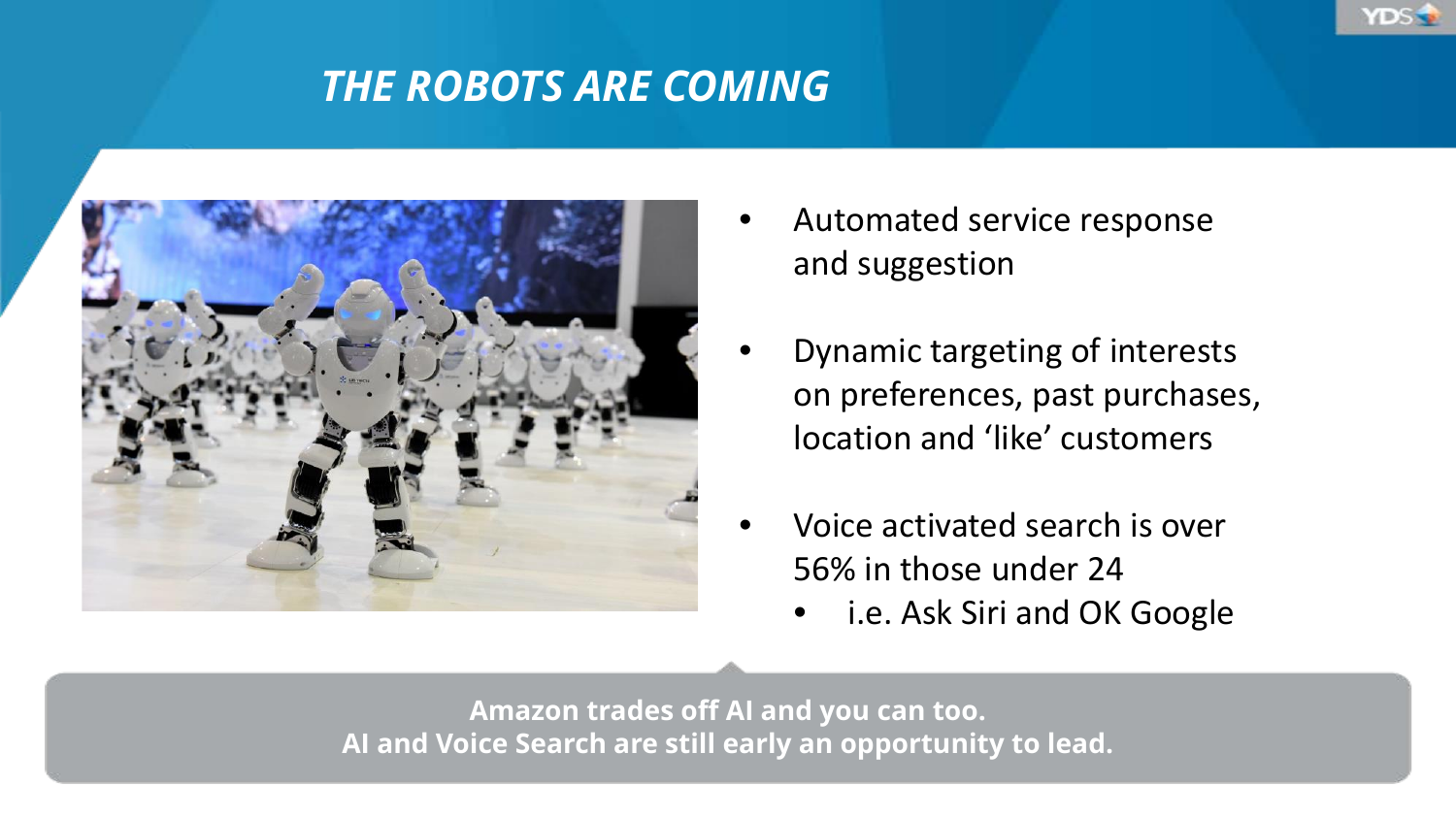# *BUILDING VALUE IN RESPONSE*

**COMPETITORS CUSTOMERS** 

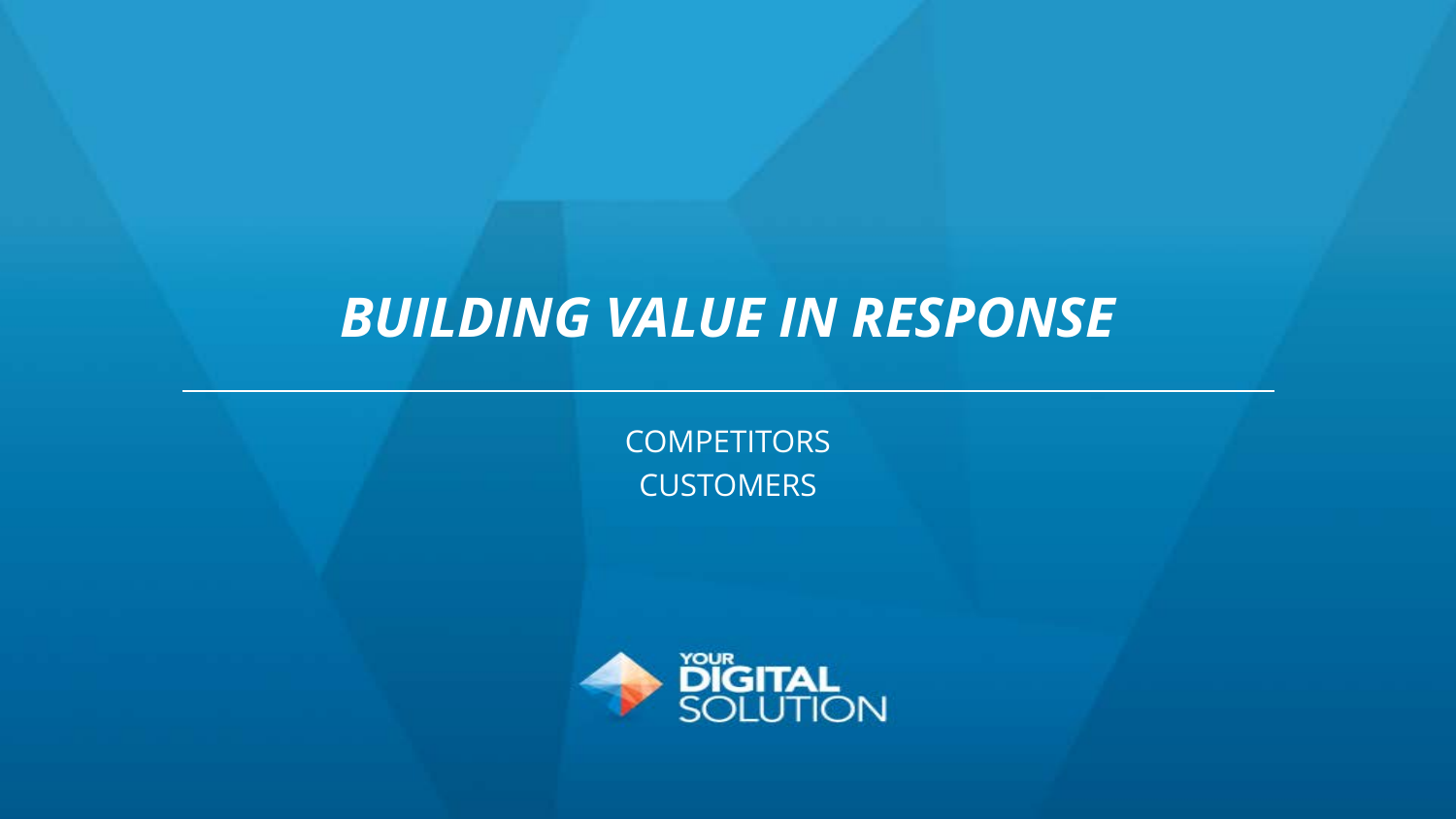

# *COMPETITORS ARE NOT ALL ON YOUR HIGH ST*

- More of the world competes with you
- If not an *opportunity* for you, it is for a competitor…
- Competitors set your customers' expectations



**Are you aware of ALL your competitors? Search in your category regularly and check, your customers are.**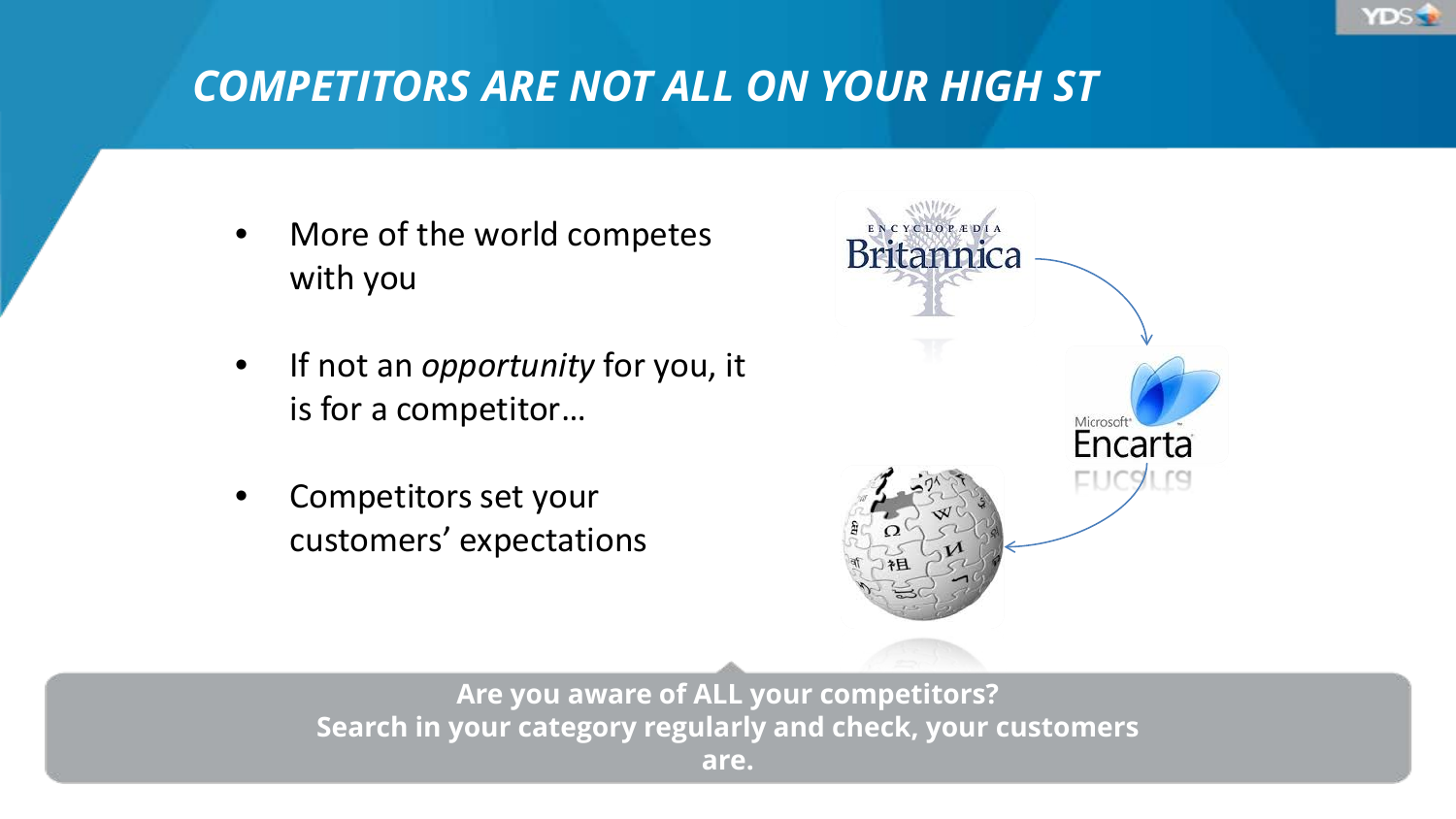# *REACHING CUSTOMERS: INTERNET ADVERTISING ABOUT TO OVERTAKE TV*

**YDS** 



**In relative terms it is actually cheaper to reach people online than by other channels.**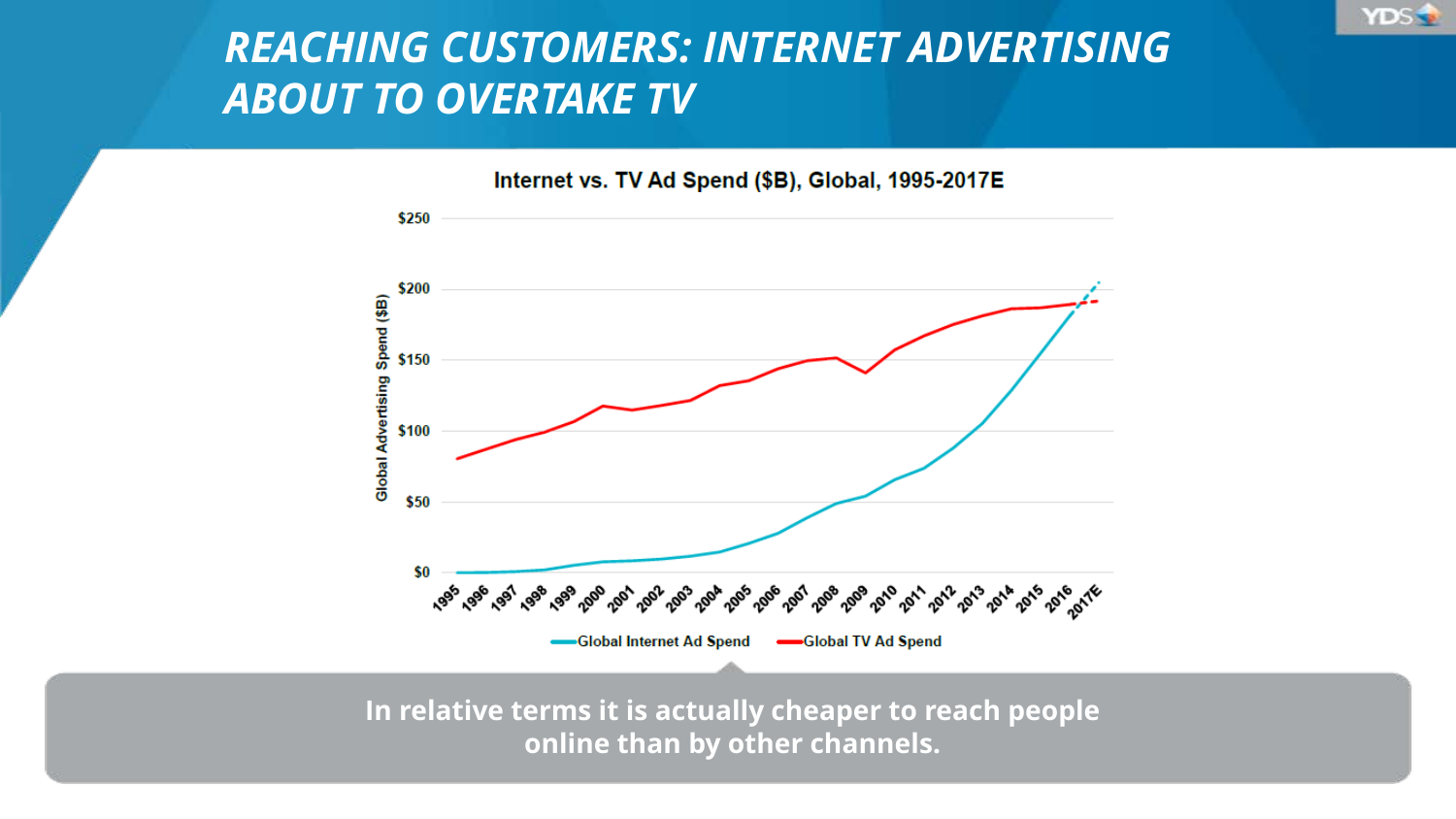

# *IF YOU STARTED TODAY, HOW WOULD YOU MARKET YOUR NEW BUSINESS?*

- 70% of NEW marketing dollars are digital
	- 65% of these dollars are on Google and Facebook
	- Facebook growing at 60% half on half
- Aussie small businesses are placing small bets
	- Spend in marketing is 1 2%
	- Almost nothing spent on R&D
	- Online marketing for many is nil
- For reliable growth we invest  $\sim$  5% of gross turnover

**What percentage of your gross revenue do you put into marketing? What is your ROL (return on learning), not ROI?**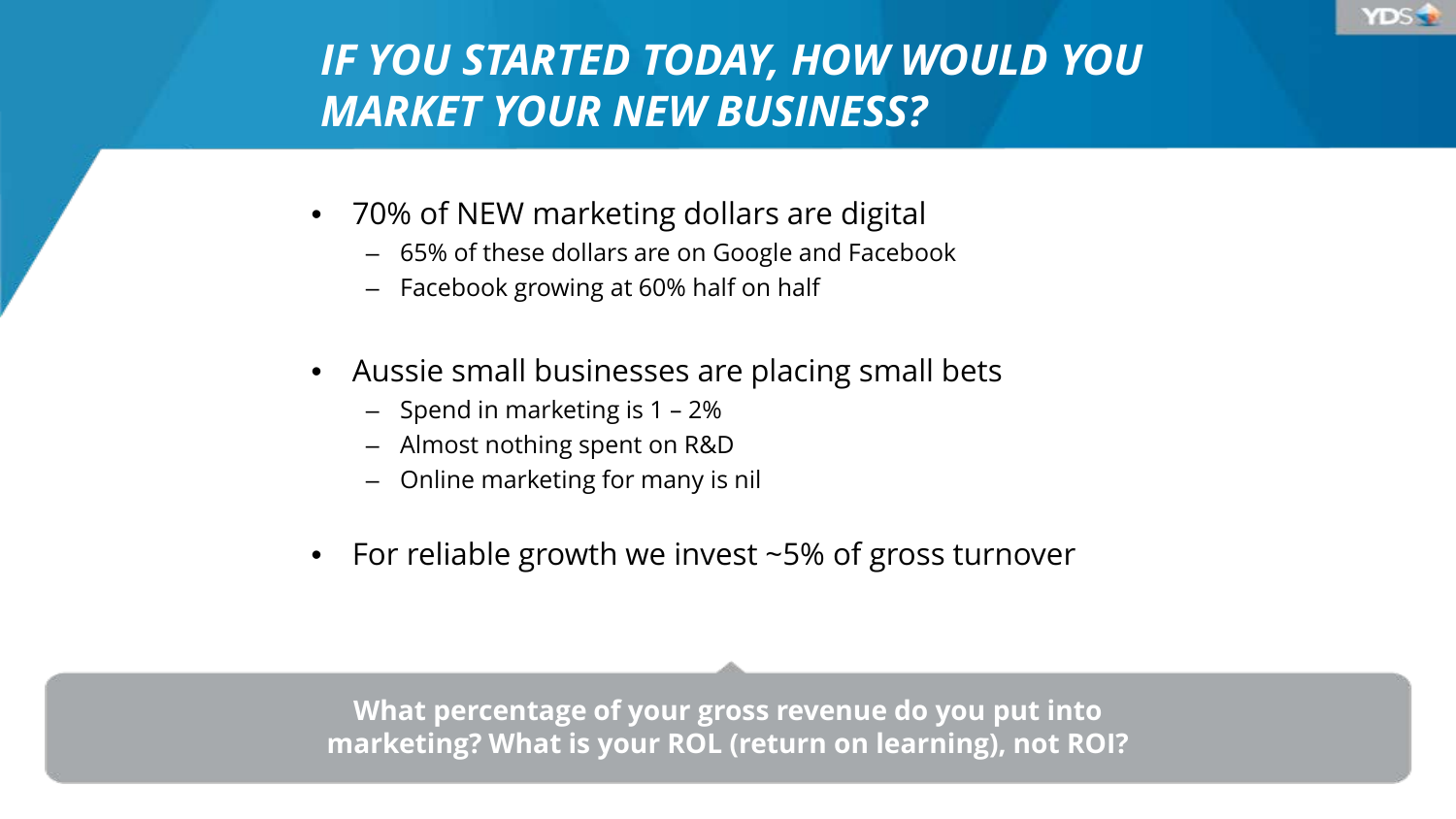## *TARGET YOUR MESSAGING TO CUSTOMERS*

Meet Jane. She is 37, Australian-born, Catholic, and married with two young children.

She works almost full-time (32 hours a week) as a sales assistant, and spends five hours on housework every week.



**YDS** 

**Do you target any segments in your marketing? Or do you just target Janes?**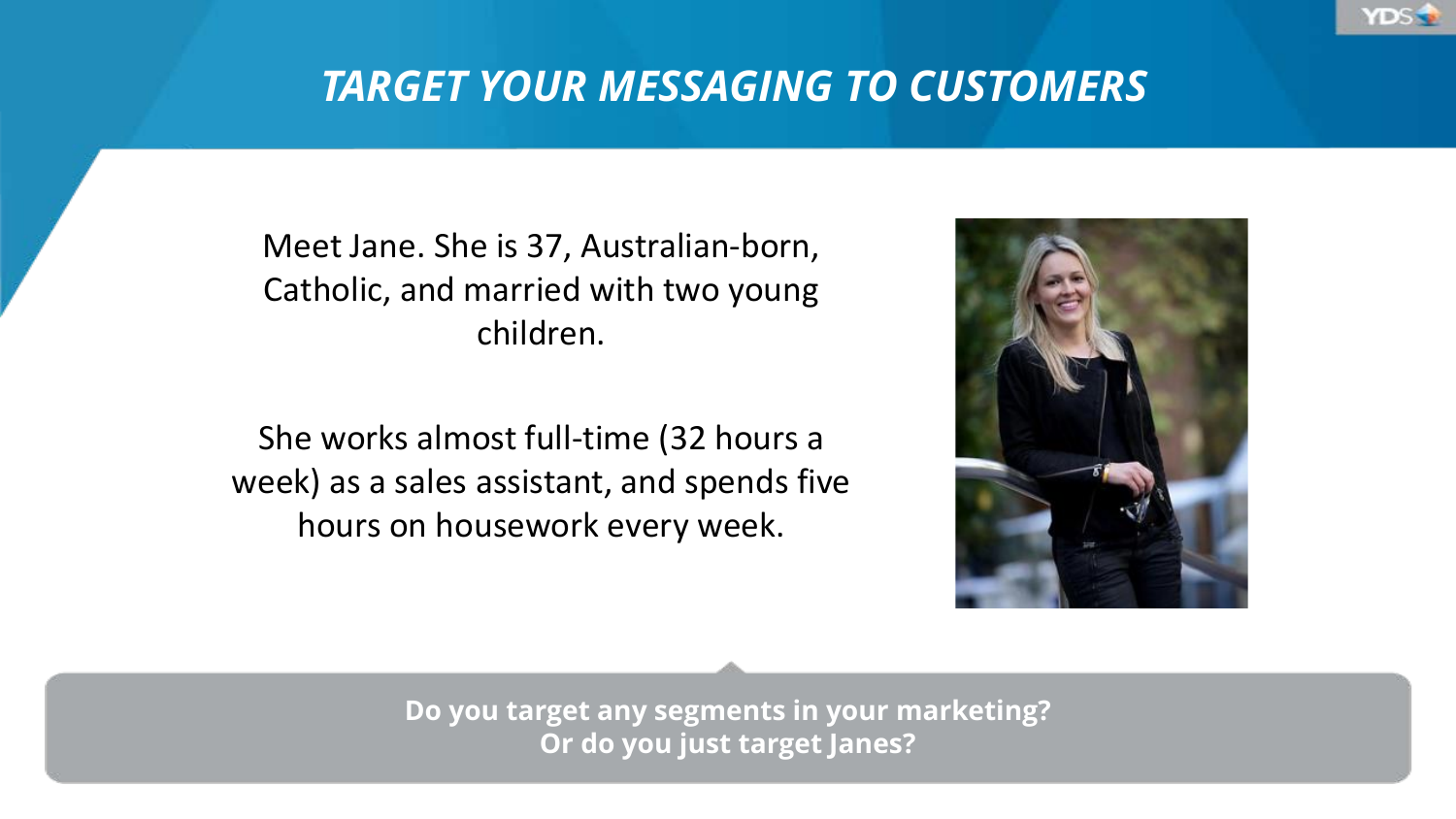# *BUT MUST FOCUS ON EACH SEGMENT*

Segment your marketing by:

- -Identifying 3 5 segments
- -Consider their various needs
- -Treat customers as individuals

-Build on what you know

#### Options to segment the users:

- Location
- Income
- Lifestyle
- Life Stage / Age
- Many others…. be creative



YDS-

#### **Thinking of your average customer will lead to average sales!**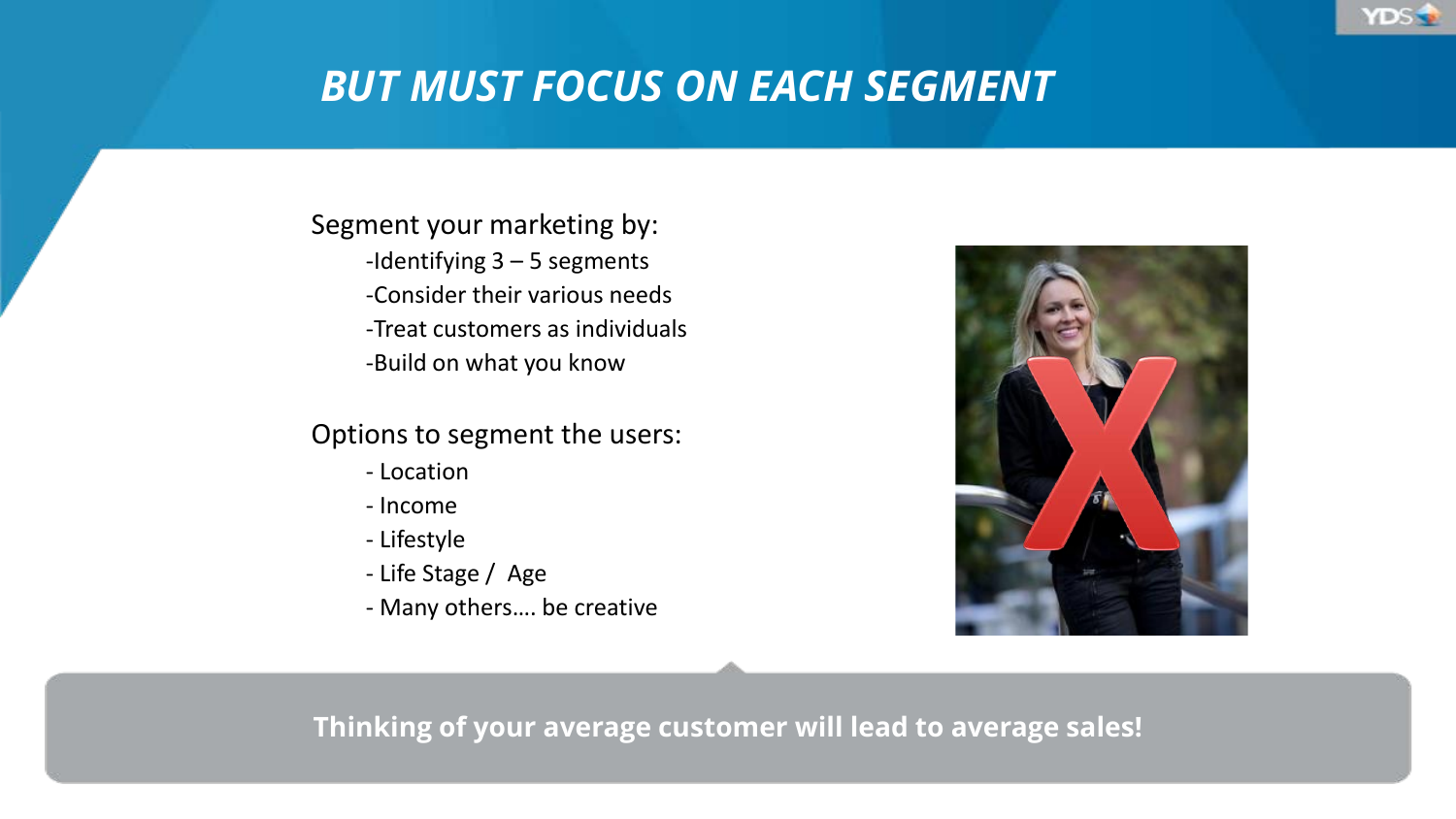## *THE BEST STRATEGY IS CUSTOMER CENTRIC*



**YDS** 

**Position your business consciously relative to your competitors' capabilities**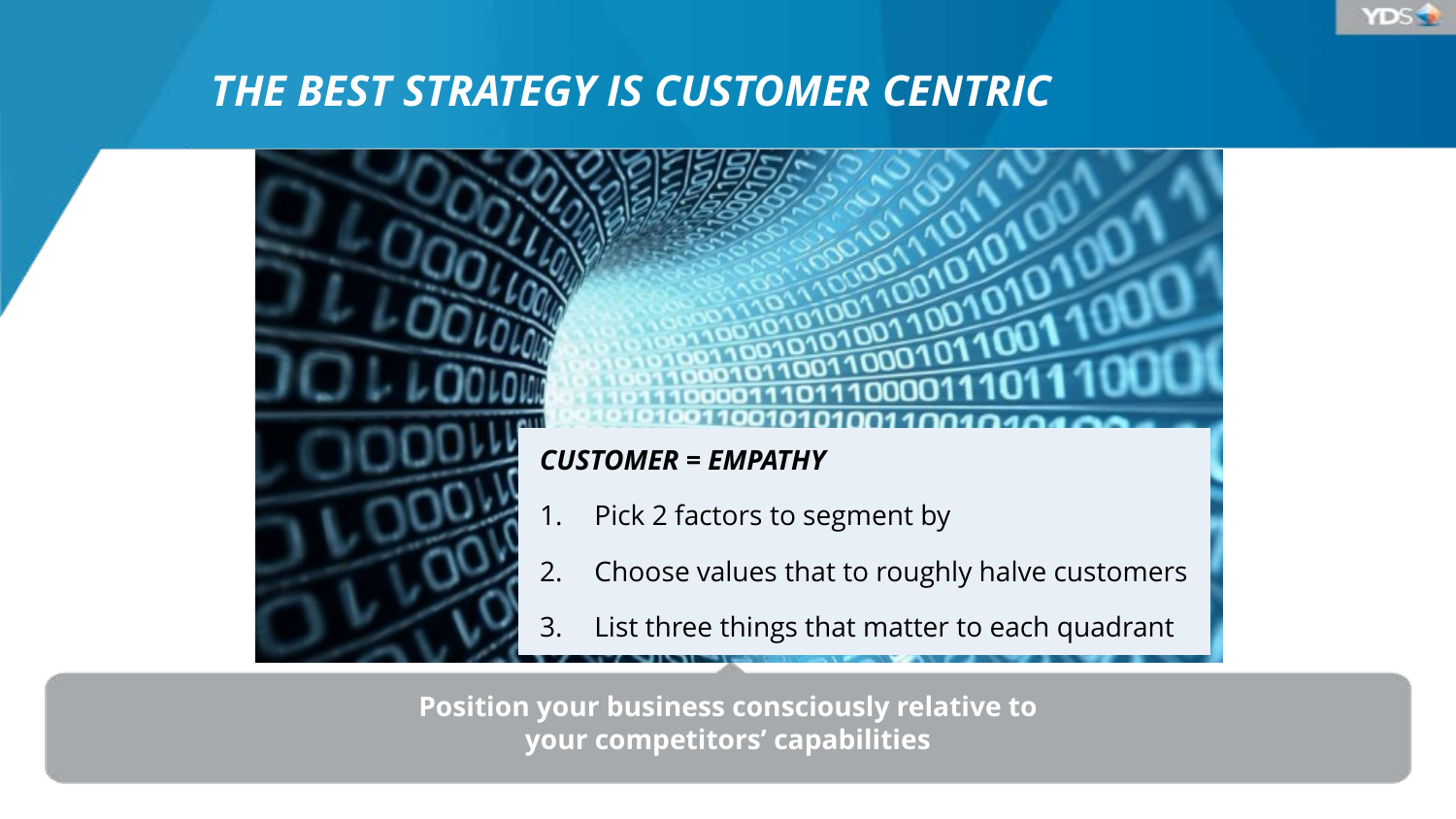# *CONTENT MARKETING 101*

- 1. Understand why segments buy
- 2. Use Google Keyword planner to understand how they search
- 3. Prepare site navigation and landing pages that capture details
	- 4. Produce content to build awareness
	- 5. Distribute content in exchange for links



YDS 5

**Start steady and sustain the effort. 10 pages isn't much, but 100 or 1000 are…**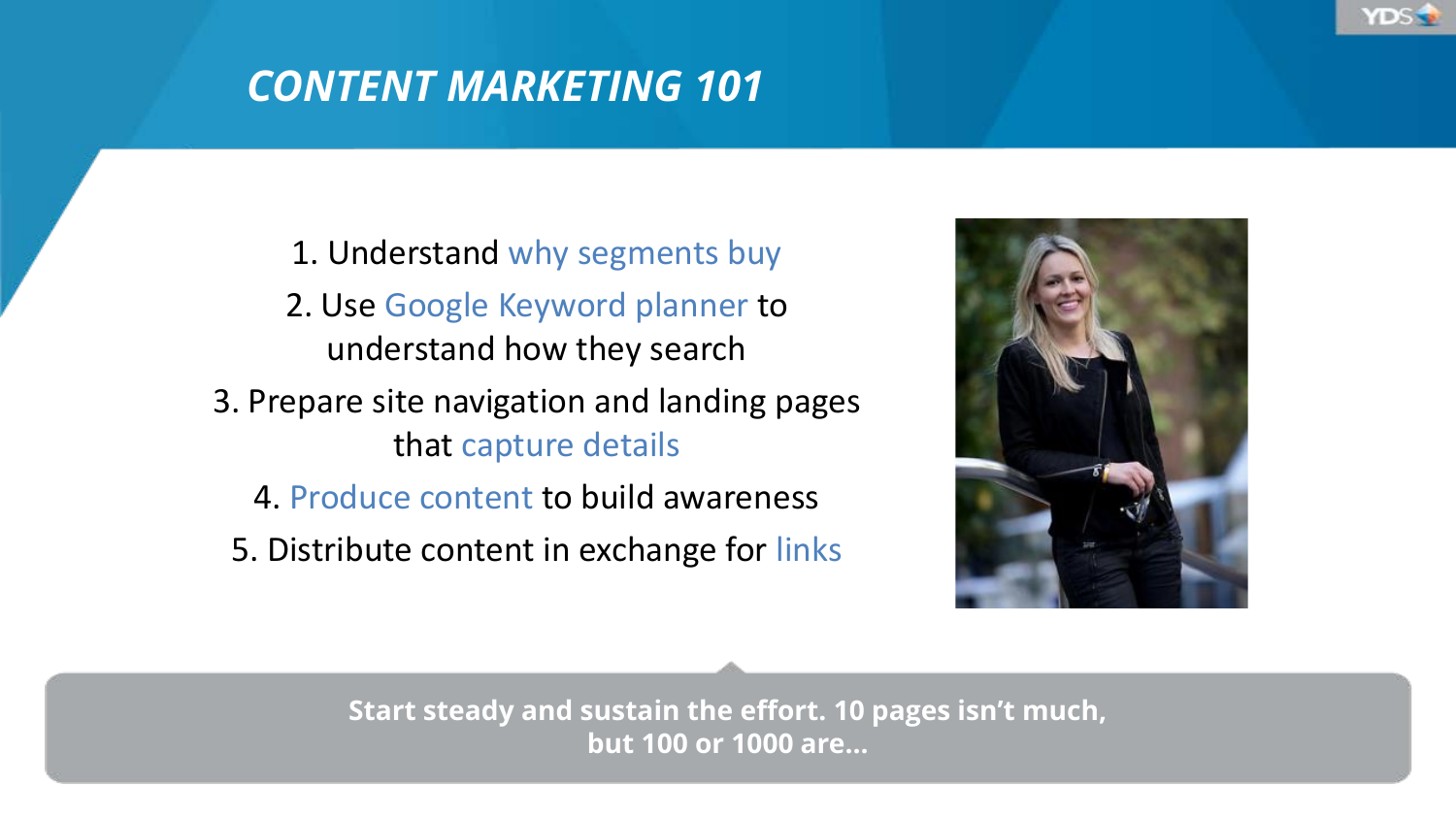

# *DON'T FORGET TO LISTEN*

#### *Be the elephant,*



*not the hippo!*

**USE GOOGLE ALERTS TO TRACK YOUR BRAND AND YOUR COMPETITORS FOR NEW ALERTS.**